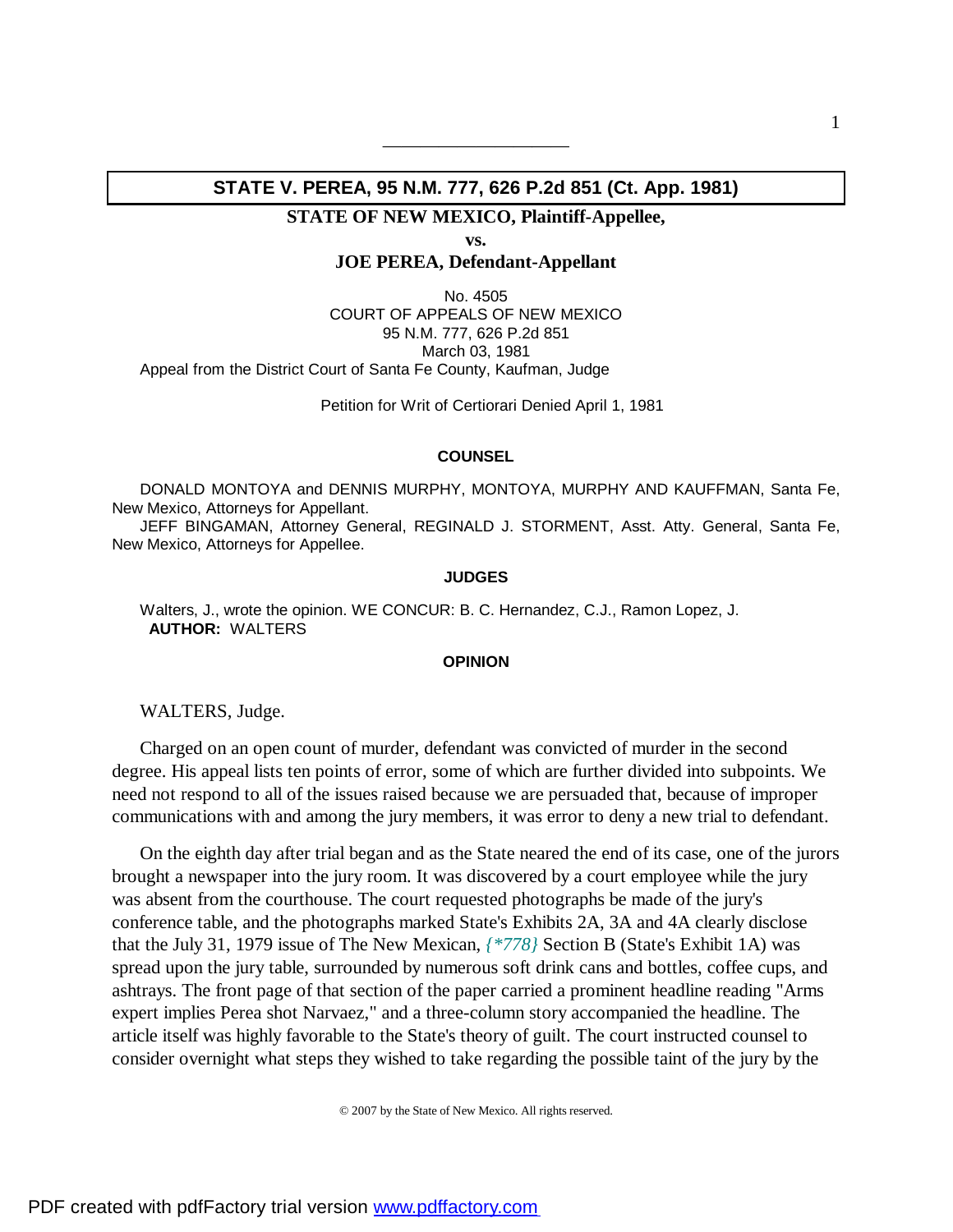newspaper and that he would handle it the following morning when the settling of exhibits continued.

During the course of argument the next day, the bailiff handed a note to the court from one of the jurors, which read:

Judge Kaufman:

I am the one who unwittingly brought in the newspaper. We all avoided the article being fully aware of our responsibility as jurors. We all felt that we should in accordance with your instructions. Possibly I misinterpreted your instructions to exclude all parts of the paper -- but most of us were reading it for the sales  $\&$ , as women will do, for the coupons. We all carefully avoided the article & after this point in time are fairly well versed in the case.

I apologize for my stupidity & hope my mistake will not cause a mistrial or undue acquittal or whatever its called.

```
[(Signed) ***]
```
Prior to ruling on defendant's immediate motion for mistrial or, alternatively, for excuse of the offending juror and replacement by the alternate juror selected, the court conducted an individual voir dire of each juror in the presence of one attorney for the State and one for the defense. Every juror but one admitted seeing the newspaper; eleven denied reading any of it; two admitted to reading the headline but denied reading the article.

It was learned through the individual questioning of the jurors and from affidavits filed after trial by several jury members that (1) the bailiff had told the jury that a defense attorney had elatedly commented that defendant had won his case because of the jury's exposure to the newspaper; (2) the bailiff didn't know what would happen to him for allowing a newspaper to be carried into the jury room; (3) the bailiff advised them that the judge intended to meet with each juror to determine "the impact, if any, which the newspaper would have on reaching an impartial verdict"; and (4) the juror who wrote the note to the judge had stated to other jurors that she did not want an acquittal; that she then prepared and read her note to the jurors and asked each juror to sign it, but the other jury members considered the request "inappropriate." None of the jurors believed these occurrences in any way would or did influence his verdict.

These disclosures, together with the existence of the newspaper article in the jury room, the tenor of the juror's note, and the comments of the bailiff, present influences so corruptive of the sanitation within which a fair trial is supposed to proceed that we are unable to accept the protestations of the State and the assurances of the jurors that "each and every one" of the jury panel was "totally free" from any contamination whatsoever. **State v. McFall**, 67 N.M. 260, 354 P.2d 547 (1960). Such "phlegmatic detachment" is as "boggling" to us in this case as it appeared to the Supreme Court when it reviewed the effect of circumstances known to a jury member outside the evidence produced in court, in **Mares v. State**, 83 N.M. 225, 490 P.2d 667 (1971).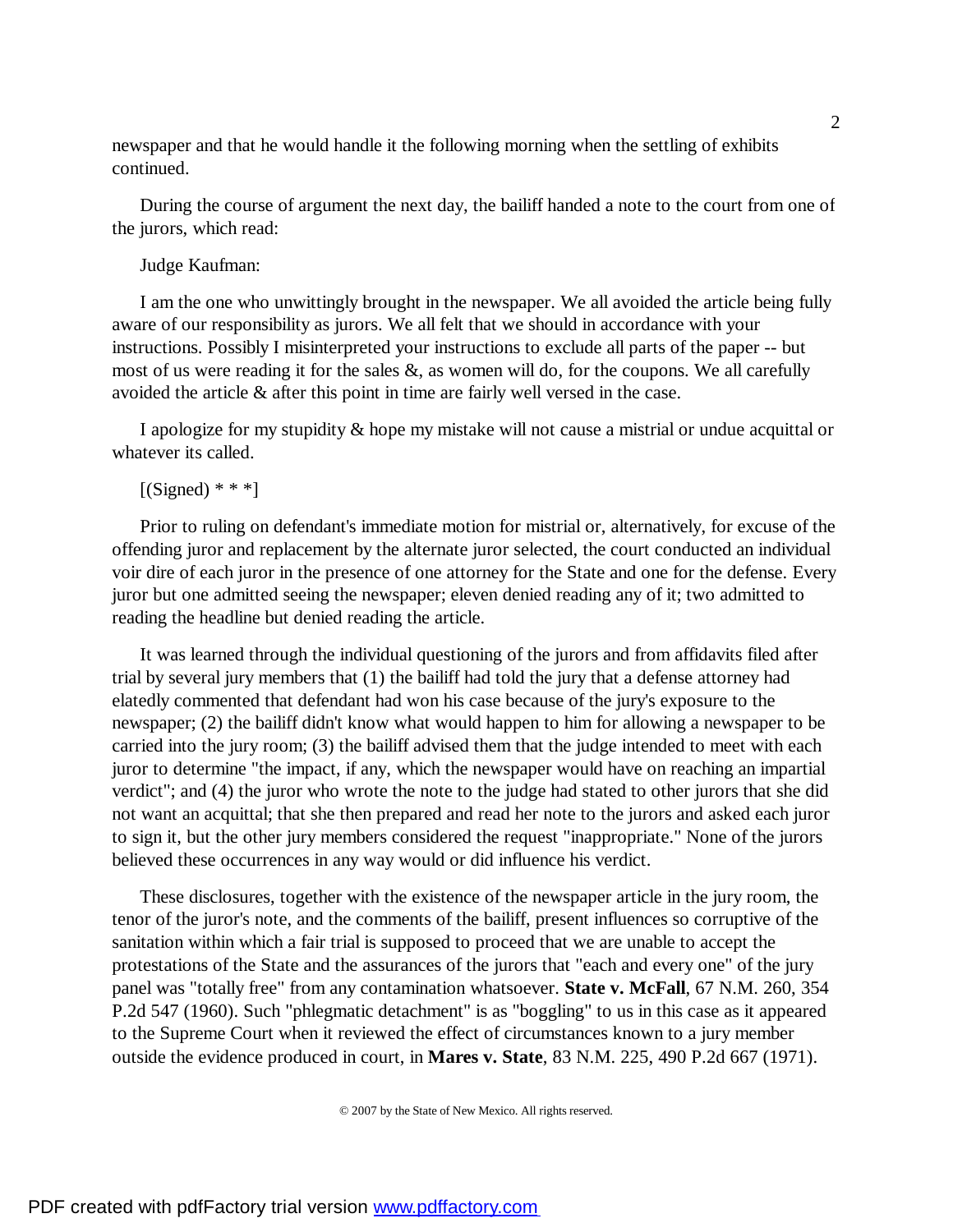Here, the entire panel was subjected to a series of outside mischief.

One juror stated in his affidavit that he felt the bailiff's comment regarding the defense attorney's reaction to the newspaper in the jury room "may have had the potential of prejudicing some of the jurors." Another said that the jurors were "stunned and upset" and she "personally was angry that any statement by any party regarding the case being won was made at all because the case had not yet been concluded." The statement reflects resentment toward the defense. Still another juror said that the offending juror announced to all that she *{\*779}* did not want her act of bringing the newspaper to the jury room "to reflect adversely" on the bailiff. The note itself states the "hope" that the juror's "mistake will not cause a mistrial or **undue** acquittal." That comment, read to all the jurors, is susceptible of only one meaning: there existed a preconceived opinion of defendant's guilt in one juror's mind, and that opinion was made known to every other juror at a stage of trial when only the State's case had been heard.

The court never did inquire of the bailiff regarding his conversations with the jurors, even though defense counsel requested that the bailiff be questioned on that matter. Communications of considerably lesser seriousness have routinely been condemned in New Mexico. **See, e. g., State v. McCarter**, 93 N.M. 708, 604 P.2d 1242 (1980), and cases therein cited; and the discussion in **State v. McClure**, 94 N.M. 440, 612 P.2d 232 (Ct. App.1980). Such communications are presumed prejudicial. **McClure**, **supra**.

The combination of all of these circumstances and the pressures they exerted upon the jurors, as articulated in the affidavits, compel our reversal. We do not doubt the sincerity of each juror in asserting the impartiality he would observe and the lack of any impact which the chain of events stemming from discovery of the newspaper might have had upon him. Nevertheless, we are nagged by the awareness that among the indisputable vagaries of human nature, self-examination and self-accusation are difficult enough in the privacy of one's mind; they become psychologically, nearly impossible of performance when one is alone in the spotlight of scrutiny by those who will judge his fairness and impartiality. **See Irvin v. Dowd**, 366 U.S. 717, 6 L. Ed. 2d 751, 81 S. Ct. 1639 (1961). Jurors, even though they may have unconscious or subconscious prejudices, **see United States v. Dellinger**, 472 F.2d 340 (7th Cir. 1972), or admitted biases, will "seldom admit inability to act impartially." **State v. Sims**, 51 N.M. 467, 188 P.2d 177 (1947); **State v. Huffman**, 89 Mont. 194, 296 P. 789 (1931). A mistrial should have been ordered by the trial court.

Defendant further argues that the affidavit for search warrant was insufficient; therefore the evidence obtained under the warrant should have been suppressed. We decide this and other suppression issues to prevent re-argument upon remand of this matter.

There is no claim that the lack of specificity of the location of the residence to be searched made the warrant a general warrant. **See State v. Ferrari**, 80 N.M. 714, 460 P.2d 244 (1969). The face of the affidavit contains ample information and description of the residence for accurate identification, **see State v. Aragon**, 89 N.M. 91, 547 P.2d 574 (Ct. App.1976), and the fact that